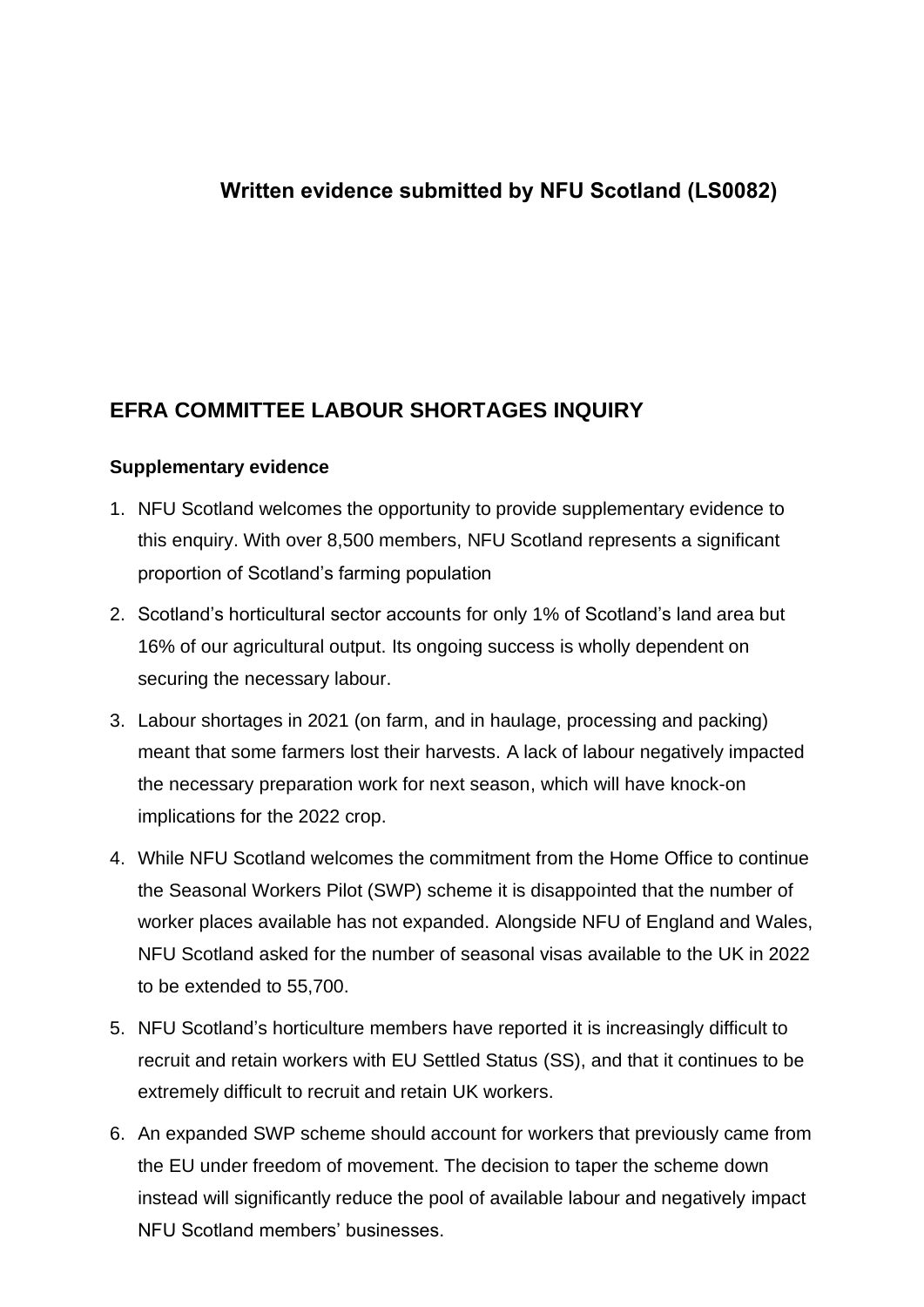- 7. The UK Government's stated intention to shut down the scheme in the years ahead is concerning. The seasonal workers visa scheme is an essential route to get the workers needed for fruit, vegetable, and ornamental sectors.
- 8. NFU Scotland is surveying its horticulture and potato members about their business plans for 2022 following the UK Government's SWP announcement. The survey will close on the 28<sup>th</sup> January.
- 9. Our interim survey findings for the impact of the SWP announcement on planned production for 2022 (figure 1) are:
	- 4% of respondents stated they will be **exiting the sector**.
	- 33% of respondents stated they will be **reducing production**, with 78% of these stating this is due to the SWP announcement.
	- 56% of respondents stated they will be **maintaining production**, with 57% of these stating this is due to the maintenance of SWP numbers, indicating that production will reduce as labour availability decreases.



*Figure 1: 2022 horticulture production intention*

10.Our interim survey findings for the expected numbers of workers in 2022 compared to 2021 (figure 2) are: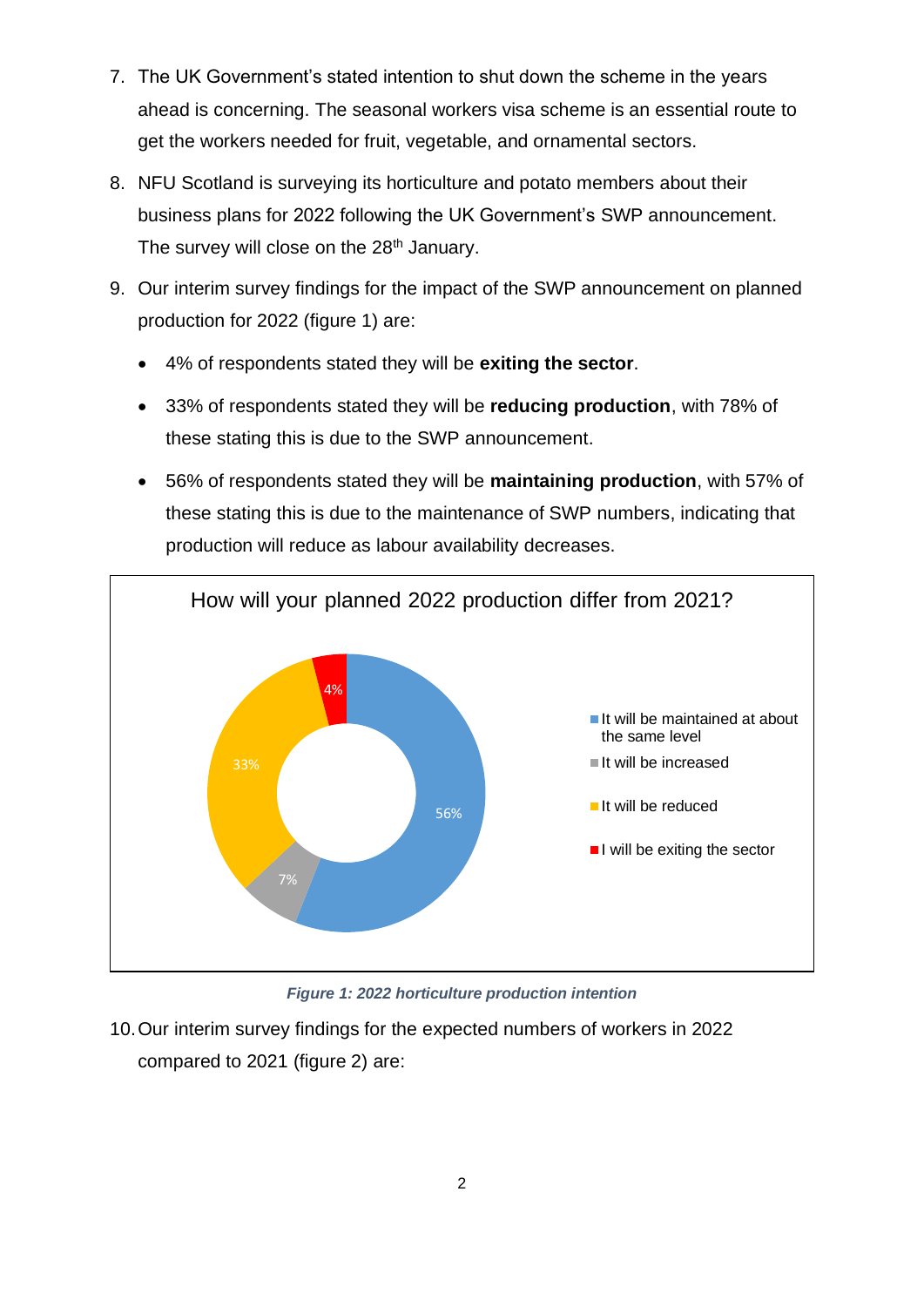- The number of **UK seasonal workers** employed in 2021 was a small proportion (6%) of the total workforce, and this number is expected to reduce in 2022.
- The number of **EU SS workers** employed in 2021 was a large proportion (47%) of the total workforce, and this number is expected to **reduce by more than half** in 2022.
- The number of **SWP workers** employed in 2021 was a large proportion (47%) of the total workforce, and survey respondents expect this number to increase significantly in 2022. There are several factors that indicate this is an unrealistic expectation: in 2021 Scottish horticulture businesses were short of workers all season (figure 3); the number of workers under the SWP will not be expanded in 2022; while the ornamental sector will be able to access SWP workers in 2022. The combination of these factors suggests these businesses will be significantly short of labour in the 2022 season.



*Figure 2 : Workers employed in 2021 and expected for 2022.*